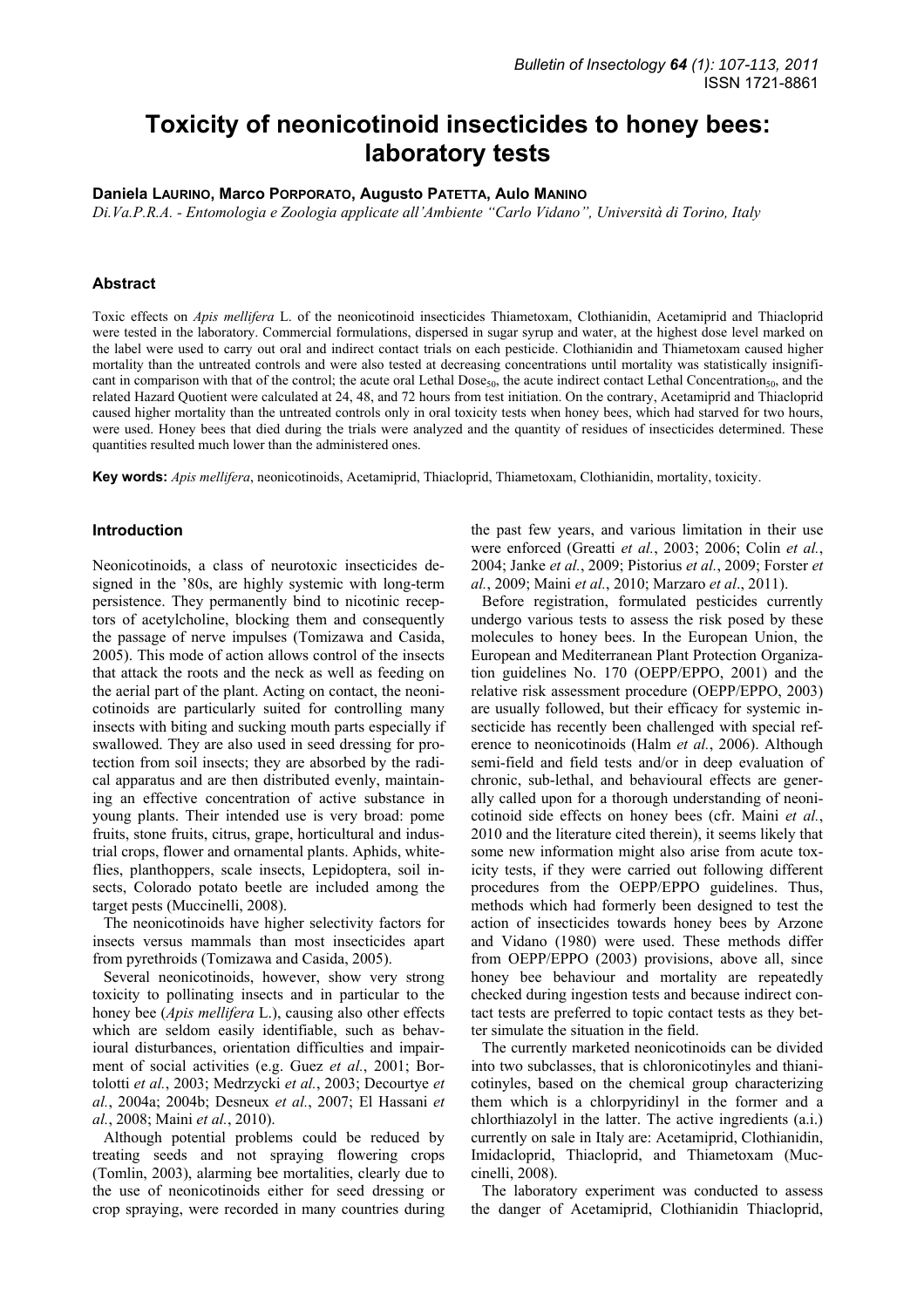and Thiametoxam for the honey bee. Imidacloprid was not investigated because the scientific literature already has a large store of information (e.g. Bortolotti *et al.*, 2003; Doucet-Personeni *et al.*, 2003, Marletto *et al.*, 2003; Maus *et al.*, 2003; Ramirez-Romero *et al.*, 2005; Maini *et al.*, 2010).

## **Materials and methods**

Commercial formulations available in Italy were used (table 1). Each a.i. was tested both by ingestion and indirect contact at the highest concentration recommended on the label for crop treatment (field concentration). If 100% mortality was observed, a ten fold lower concentration was tested and the process was repeated until the concentration that had caused mortality not significantly different from that of the untreated controls was reached. Intermediate concentrations in the range between 100% and untreated control mortality were also tested in order to better highlight honey bee response to chemicals.

The honey bees were considered "dead" when they remained absolutely still during a 10 second observation period, a rather conservative criterion if compared with that adopted by other authors (i.e. Iwasa *et al.*, 2004).

## Ingestion tests

Acute oral toxicity tests were conducted using materials and procedures elsewhere detailed (Laurino *et al.*, 2010).

Tested a.i. concentrations were: Acetamiprid: 100 ppm; Clothianidin: 75 ppm, 7.5 ppm, 3.75 ppm, 1.5 ppm, 0.75 ppm, 0.375 ppm, 0.075 ppm, 0.0375 ppm, and 0.0075 ppm; Thiacloprid: 144 ppm; Thiametoxam: 100 ppm, 10 ppm, 5 ppm, 2 ppm, 1 ppm, 0.5 ppm, 0.2 ppm, 0.1 ppm, 0.05 ppm, and 0.01 ppm.

#### Indirect contact tests

Spanish chestnut (*Castanea sativa* Mill.) leaves were collected in a wood far from possible pollution sources, sprayed to drip with a high-volume pneumatic hand sprayer, and left to dry in the shade for at least three hours. Water suspensions of the products to be tested and pure water for untreated controls were used. The leaves were then introduced into cages similar to those used for ingestion tests so as to completely cover the floor (figure 1).

The honey bees, introduced into the cages (10 bees/cage), could walk freely on the bottom covered with leaves, on the four walls, and on the cover for three hours, then the leaves were removed.

During the trial, the honey bees were fed sugar candy from a feeder obtained by opposing two hour glasses so as to obtain a 1 mm slot from which the honey bees could feed without touching the sugar candy, except with their proboscis (figure 1).

Tests started at 12.00 h and mortality was checked at 15.00 h and 18.00 h on the first day of the trial and at 9.00 h, 12.00 h, 15.00 h, and 18.00 h during the following days.

Tested a.i. concentrations were: Acetamiprid: 100 ppm; Clothianidin: 75 ppm, 37.5 ppm, 15 ppm, 7.5 ppm, 3.75 ppm, and 1.5 ppm; Thiacloprid: 144 ppm; Thiametoxam: 100 ppm, 10 ppm, 5 ppm, 2 ppm, and 1 ppm.

#### Ingestion tests after starvation

Since Acetamiprid and Thiacloprid showed no harm to the honey bees both in ingestion and indirect contact tests further ingestion tests with starved honey bees were carried out.

In order to perform these trials, besides being kept cool (11-13  $^{\circ}$ C) and in the dark the honey bees were starved for two hours after capture. Preliminary tests had shown that such condition did not impair honey bee survival chances while crop content was completely consumed. After this starvation period the normal procedure for the ingestion test was followed.

Tested a.i. concentrations were: Acetamiprid: 100 ppm, 50 ppm, and 20 ppm; Thiacloprid: 144 ppm, 72 ppm, 36 ppm and 18 ppm.

**Table 1.** Characteristics of Acetamiprid, Clothianidin, Thiacloprid, and Thiametoxam commercial formulations used in the tests.

| Acetamiprid                                | Clothianidin                  | Thiacloprid                                                   | Thiametoxam                                   |
|--------------------------------------------|-------------------------------|---------------------------------------------------------------|-----------------------------------------------|
|                                            | Dantop <sup>®</sup> 50 WG     | $Calypso^{\circledR}$                                         | Actara <sup>®</sup> 25 WG                     |
| soluble powder<br>in water-soluble bags    | hydro dispersible<br>granules | concentrated<br>suspension                                    | hydro dispersible<br>granules                 |
| $5\%$ w/w                                  | $50\%$ w/w                    | $40.4\%$ w/w<br>$(480 \text{ g/l})$                           | $25\%$ w/w                                    |
|                                            |                               |                                                               |                                               |
| - commercial formulation<br>$150-200$ g/hl | $15$ g/hl                     | $30$ ml/hl                                                    | $30-40$ g/hl                                  |
| $7.5 - 10$ g/hl                            | $7.5$ g/hl                    | $14.4$ g/hl                                                   | $7.5 - 10$ g/hl                               |
| Ornamentals                                | Apple, Pear                   | Courgette, Cucumber,<br>Muskmelon, Watermelon,<br>Ornamentals | Apple, Pear                                   |
| Whiteflies<br>Thrips                       | Aphids                        | Whiteflies                                                    | Aphids, Psyllids,<br>Leaf Miners,<br>Sawflies |
| Highest tested concentration<br>$100$ ppm  | 75 ppm                        | 144 ppm                                                       | $100$ ppm                                     |
|                                            | $Epik^{\circledR}$            |                                                               |                                               |

\* The highest concentration recommended on the label for crop treatment.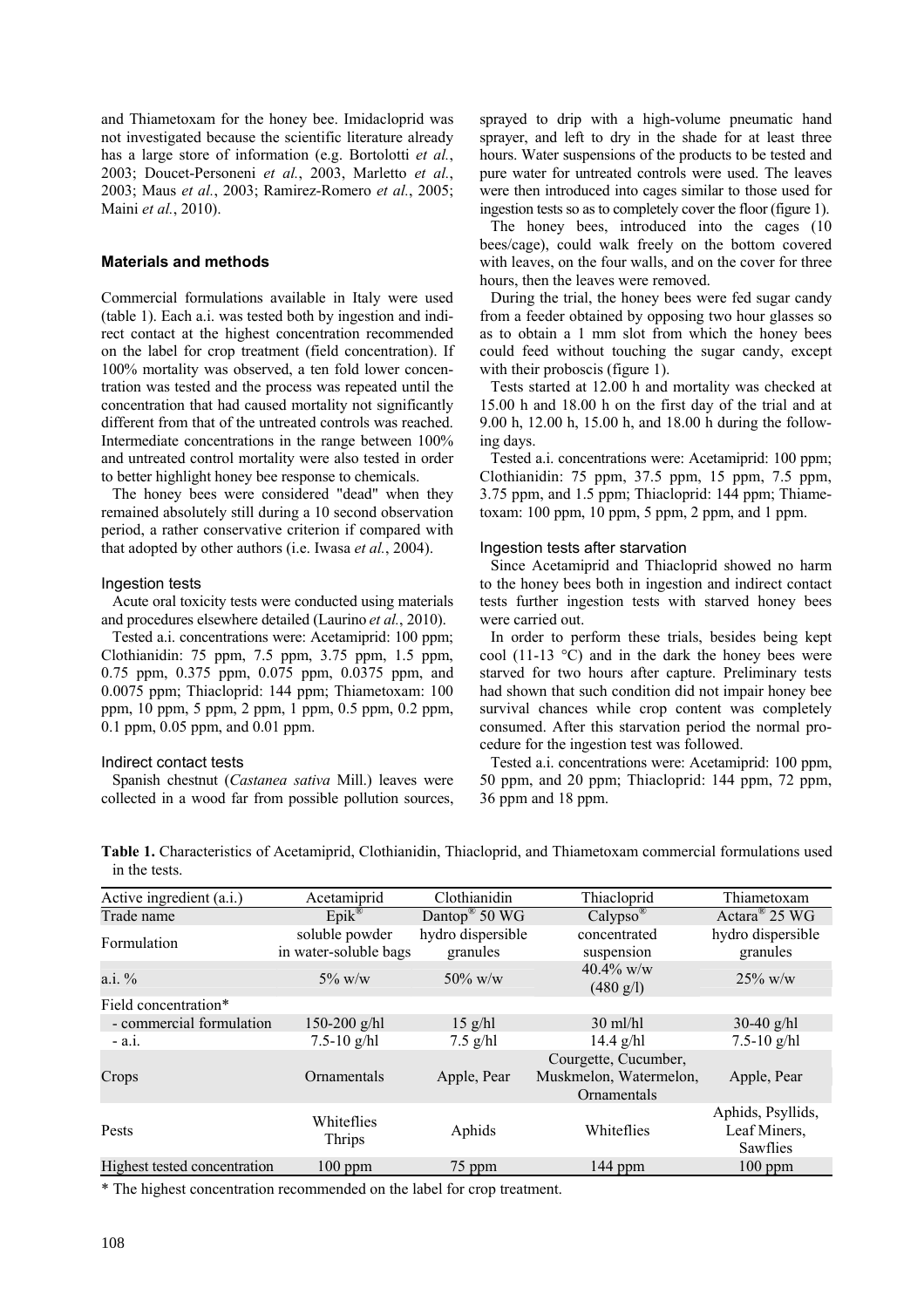

**Figure 1.** Cage prepared for indirect contact tests (left); detail of the feeder, which is made so that honey bees can feed on sugar candy without touching it except with the proboscis (right). (In colour at www.bulletinofinsectology.org)

#### Research of the tested a.i. in the dead honey bees

Whenever mortality was checked, the dead honey bees were removed from the cages and immediately frozen at −18 °C. At the end of the trials, they were sent in refrigerated containers to the Floramo Corp. S.r.l. laboratory for chemical analysis with the aim to research the presence and quantity of a.i. used.

A LC-MS/MS analytical procedure adapted from A.O.A.C. (2007) methods was adopted.

#### Statistical analysis

For each a.i. at each concentration and for the controls, 30 honey bees (three cages) were used. The number of dead and live honey bees was compared with that of the relative control group by the Fisher exact test. If statistically significant differences were not detected, 30 other honey bees underwent trial and the resulting mortality pooled with the previous one. The chi-square test was performed on the resulting 60 honey bees and relative controls. Only the counts done after 1 h (for ingestion test only),  $3 h$ ,  $6 h$ ,  $24 h$ ,  $48 h$ , and  $72 h$  from the beginning of the trials were statistically checked.

The Lethal Concentration  $(LC_{50})$  both by ingestion and indirect contact for Clothianidin and Thiametoxam was calculated by means of logit analysis on two repetitions of 30 honey bees for each concentration from the lowest concentration, which caused 100% mortality, to the highest concentration which caused mortality not significantly different from that of the untreated controls.

The amount of  $25\%$  (w/v) sucrose syrup ingested by each honey bee during acute oral toxicity tests had previously been determined by weighing the feeder at the beginning and at the end of the allowed one hour feeding period as well as taking into account syrup density (Laurino *et al*., 2010). Since it resulted 35 µl on average, the ingestion Lethal Dose  $(LD_{50})$  was obtained from the relative  $LC_{50}$ .  $LD_{50}$  were used to calculate the Hazard Quotients:  $HQ = field application rate (g/ha)/(oral LD<sub>50</sub>)$ (µg/bee)) (OEPP/EPPO, 2003) relative to the field application adopted for field concentration determination (table 2).  $LD_{50}$  and HQ could not be calculated for the indirect contact tests because the absorbed amount of the various a.i. could not be determined.

## **Results**

During the trials, the honey bees showed obvious symptoms of poisoning, such as shaking and tremors, uncoordinated and uncontrolled movements, staggering, inability to take up a correct position of the body, and prolonged frenetic movement of the legs and rotation when

|                                 | 24 h                   | 48h                    | 72 h                   |
|---------------------------------|------------------------|------------------------|------------------------|
| Clothianidin - ingestion        |                        |                        |                        |
| $Cl_{50} (ppm = ng/µl)$         | $0.081(0.050-0.116)$   | $0.077(0.050 - 0.105)$ | $0.075(0.055-0.094)$   |
| $DI_{50}$ (ng/honey bee)        | 2.844 (1.733-4.045)    | 2.689 (1.749-3.679)    | 2.608 (1.938-3.293)    |
| HQ                              | 26375                  | 27890                  | 28762                  |
| Clothianidin - indirect contact |                        |                        |                        |
| $Cl_{50} (ppm = ng/µl)$         | 4.485 (3.820-5.167)    | 2.967 (2.398-3.467)    | $2.667(2.121-3.156)$   |
| Thiametoxam - ingestion         |                        |                        |                        |
| $Cl_{50} (ppm = ng/µl)$         | $0.134(0.110-0.159)$   | $0.126(3.612 - 0.150)$ | $0.123(0.100 - 0.147)$ |
| $DI_{50}$ (ng/honey bee)        | 4.679 (3.862-5.552)    | 4.411 (3.612-5.252)    | 4.316 (3.517-5.154)    |
| HQ                              | 21369                  | 22670                  | 23167                  |
| Thiametoxam - indirect contact  |                        |                        |                        |
| $Cl_{50} (ppm = ng/µl)$         | $5.200(4.302 - 6.227)$ | 3.313 (2.786-3.806)    | 2.462 (2.156-2.903)    |

**Table 2.** LC<sub>50</sub>, LD<sub>50</sub>, and HQ of Clothianidin and Thiametoxam. In brackets LC<sub>50</sub> and LD<sub>50</sub> upper and lower limits at 95%.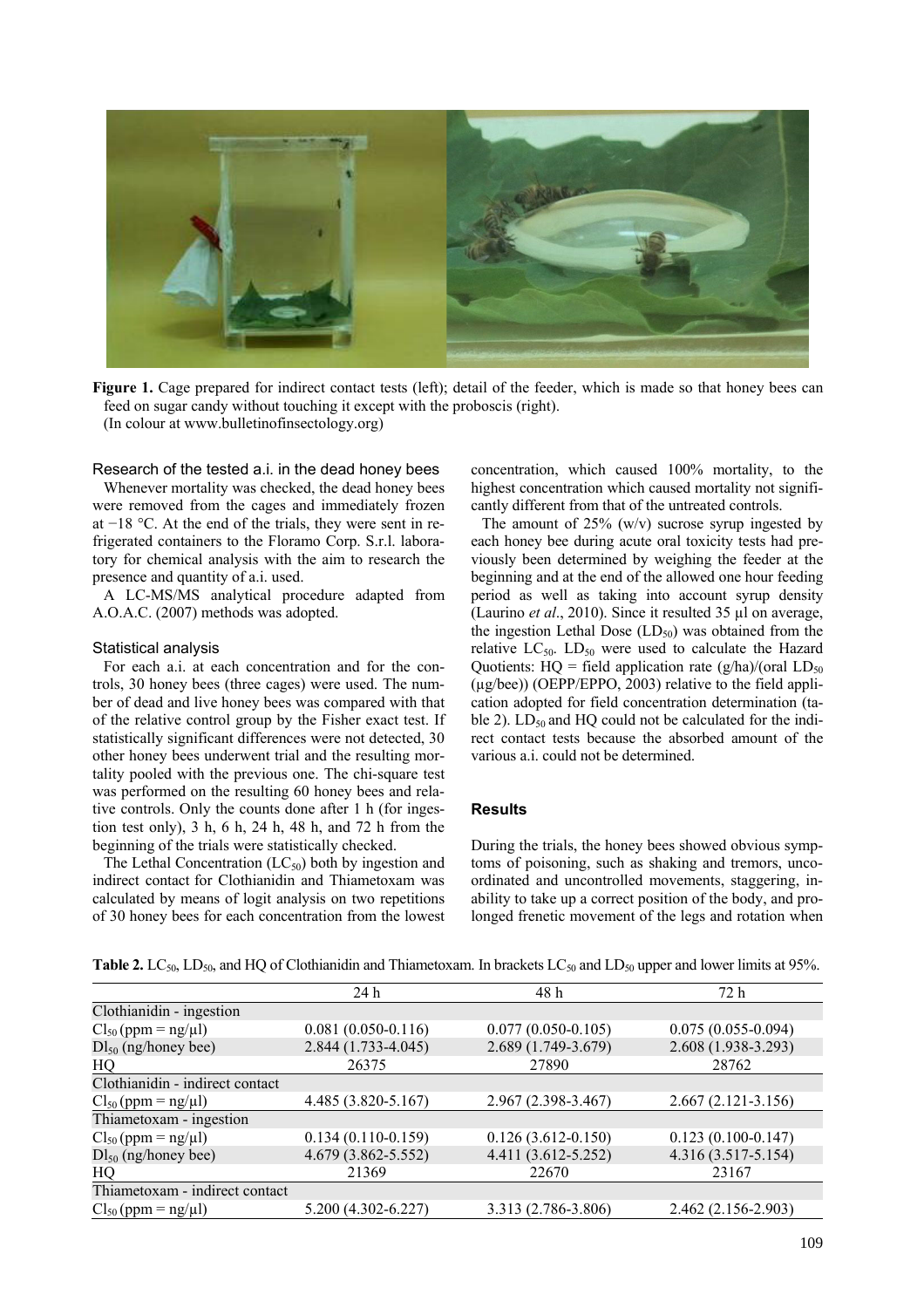

Figure 2. Mortality of foraging honey bees free to feed, during 1 h, sugar solutions containing 6 decreasing concentrations of Clothianidin.

in the supine position. Direct observation of the behaviour of the honey bees in cages proved that it was transitory for Acetamiprid and Thiacloprid at field concentration and for Clothianidin and Thiametoxam at a lower concentration. Moreover, in ingestion trials, the highest concentrations of Clothianidin and Thiametoxam caused extensive vomiting in the honey bees.

### Ingestion tests

Acetamiprid and Thiacloprid showed no mortality in the ingestion tests even 72 h from test initiation. Clothianidin caused the death of all the tested honey bees within 3 h from the start of the trial at the field concentration of 75 ppm, and within 72 h at the concentration of 1.5 ppm, 50 times lower. The mortality at the concentration of 1.5 ppm at 1 h from the beginning of the test was greater than that at the 7.5 ppm concentration and the 0.75 ppm concentration caused lower mortality than the 0.375 ppm concentration. The product caused statistically significant mortality up to 0.075 ppm, a concentration 1000 times lower than the field one (figure 2).

Thiametoxam caused the death of all the tested honey bees up to the concentration of 0.5 ppm, 200 times less than the field concentration, within 6 h from test initia-



Figure 3. Mortality of foraging honey bees free to feed, during 1 h, sugar solutions containing 8 decreasing concentrations of Thiametoxam.

tion. The product caused statistically significant mortality up to 0.1 ppm, a concentration 1000 times lower than the field one. At the concentration of 10 ppm the mortality grew more slowly than at the concentrations of 5 ppm, 2 ppm, and 1 ppm (figure 3).

Clothianidin and Thiametoxam ingestion  $LC_{50}$ ,  $LD_{50}$ , and HQ are reported (table 3).

#### Indirect contact test

Acetamiprid and Thiacloprid showed no mortality in the indirect contact tests even 72 h from test initiation.

Clothianidin caused total mortality within 24 h at the concentration of 37.5 ppm (half of field concentration) and within 48 h at the concentration of 15 ppm. The product caused statistically significant mortality up to 3.75 ppm, a concentration 20 times lower than the field one (figure 4).

Thiametoxam caused total mortality within 6 hours at the field concentration of 100 ppm and within 72 h at the concentration of 10 ppm. The product caused statistically significant mortality up to 2 ppm, a concentration 50 times lower than the field one (figure 5).

Clothianidin and Thiametoxam indirect contact  $LC_{50}$ are reported (table 3).

| Concentration | Mortality |                            | Ingested         | Detected         |           |  |
|---------------|-----------|----------------------------|------------------|------------------|-----------|--|
| (ppm)         | 24 h      | 48h                        | a.i. dose $(ID)$ | a.i. amount (DA) | DA/ID•100 |  |
|               | $(\%)$    | $\left(\frac{0}{0}\right)$ | (ng/honey bee)   | (ng/honey bee)   |           |  |
| Clothianidin  |           |                            |                  |                  |           |  |
| 75.00         | 100.00    |                            | 2625.00          | 26.6             | 1.01      |  |
| 7.50          | 96.67     | 100.00                     | 262.25           | 5.4              | 2.06      |  |
| 0.75          | 70.00     | 73.33                      | 26.25            | 2.9              | 11.05     |  |
| 0.375         | 86.67     | 90.00                      | 13.12            | 1.2              | 9.14      |  |
| 0.09375       | 83.33     | 86.67                      | 3.28             | 0.8              | 24.38     |  |
| Thiametoxam   |           |                            |                  |                  |           |  |
| 100.00        | 100.00    |                            | 3500.00          | 19.0             | 0.54      |  |
| 10.00         | 100.00    |                            | 350.00           | 6.2              | 1.77      |  |
| 5.00          | 100.00    |                            | 175.00           | 2.3              | 1.31      |  |
| 2.00          | 100.00    |                            | 70.00            | 1.4              | 2.00      |  |

**Table 3.** Amounts of Clothianidin and Thiametoxam present in dead honey bees as a consequence of ingestion tests.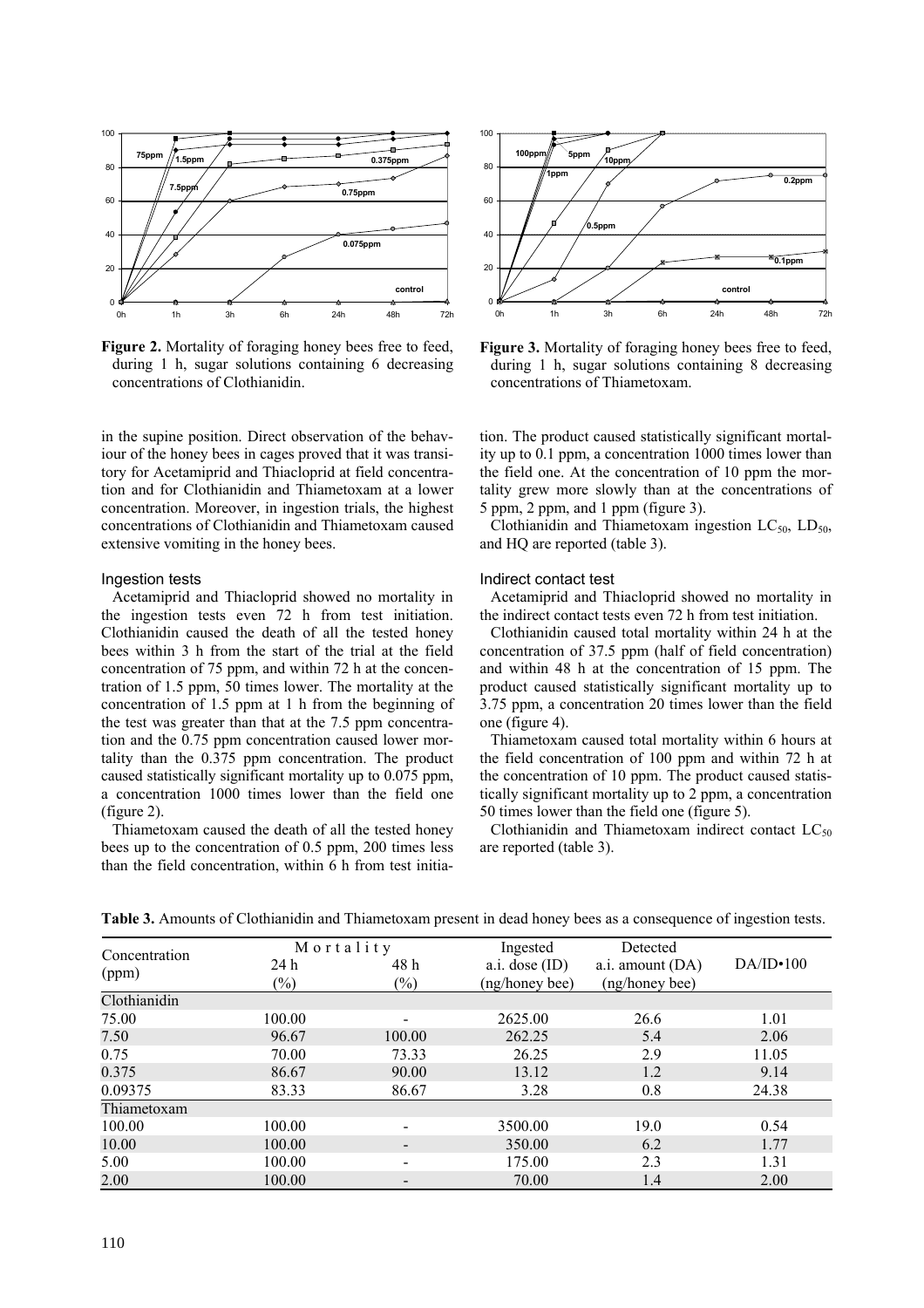

**Figure 4.** Mortality of foraging honey bees free to enter in contact for 3 h with chestnut leaves treated with decreasing concentrations of Clothianidin.

# Ingestion tests after starvation

With this procedure the honey bees eagerly fed on the sugar solution containing both a.i. at all tested concentrations, allowing any toxic effect to be highlighted.

The mortality caused by Acetamiprid was 50.85% at the field concentration of 100 ppm. Statistically significant mortality was observed at 50 ppm 72 h from test initiation (figure 6).

The mortality caused by Thiacloprid was not total even 72 h from test initiation, but resulted statistically significant up to the concentration of 36 ppm, one fourth of the field concentration (figure 7).

#### Research of the tested a.i. in the dead honey bees

Only the honey bees that died as a result of Clothianidin and Thiametoxam action were analyzed. Higher amounts of the two a.i. were detected in the honey bees that had been subjected to higher concentrations both in ingestion (table 3) and indirect contact (table 4) tests. In the ingestion test the ratio between detected amount and ingested dose increased at decreasing concentrations.

## **Discussion and conclusions**

Poisoning symptoms similar to those observed in the trials had already been reported for various neonicotinoid insecticides (Bortolotti *et al.*, 2003; Medrzicky *et* 



**Figure 6.** Mortality of foraging honey bees starved for 2 h and then let free to feed, during 1 h, sugar solutions containing 2 decreasing concentrations of Acetamiprid.



**Figure 5.** Mortality of foraging honey bees free to enter in contact for 3 h with chestnut leaves treated with decreasing concentrations of Thiametoxam.

*al.*, 2003; Maccagnani *et al.*, 2008; Decourtye and Devillers, 2010). The highlighted disabling behaviour, although transitory for some a.i. like Acetamiprid, could irreversibly affect honey bee survival in the field, taking into account external dangers that may occur, such as cold and predation. Moreover, even if the poisoned honey bees were able to return to the colony, their memory and communication abilities could be impaired (Desneux *et al.*, 2007; Maccagnani *et al.*, 2008; Decourtye and Devillers, 2010).

The graphs that show ingestion trial results are somehow irregular with some lines overlapping. Conceivably that was due to the observed vomiting phenomena. The latter very likely reduced a.i. absorption by honey bees, thus slightly extending their life. In the indirect contact trials there was a greater regularity in the results since the bees had no opportunity of getting get rid of the insecticide through vomiting.

Test results presented in this paper are in line with those reported in the literature even if most concern Imidacloprid (Bailey *et al.*, 2005; Muccinelli, 2008).

Clothianidin and Thiametoxam are highly toxic both via ingestion and indirect contact even if the latter is somehow less dangerous at reduced concentrations. In the indirect contact test Thiametoxam was lethal to a concentration 20 times lower than the field one, showing a degree of danger long after administration. The calculated acute ingestion toxicity  $LD_{50}$  are in accordance with those reported in the literature:



**Figure 7.** Mortality of foraging honey bees starved for 2 h and then let free to feed, during 1 h, sugar solutions containing 3 decreasing concentrations of Thiacloprid.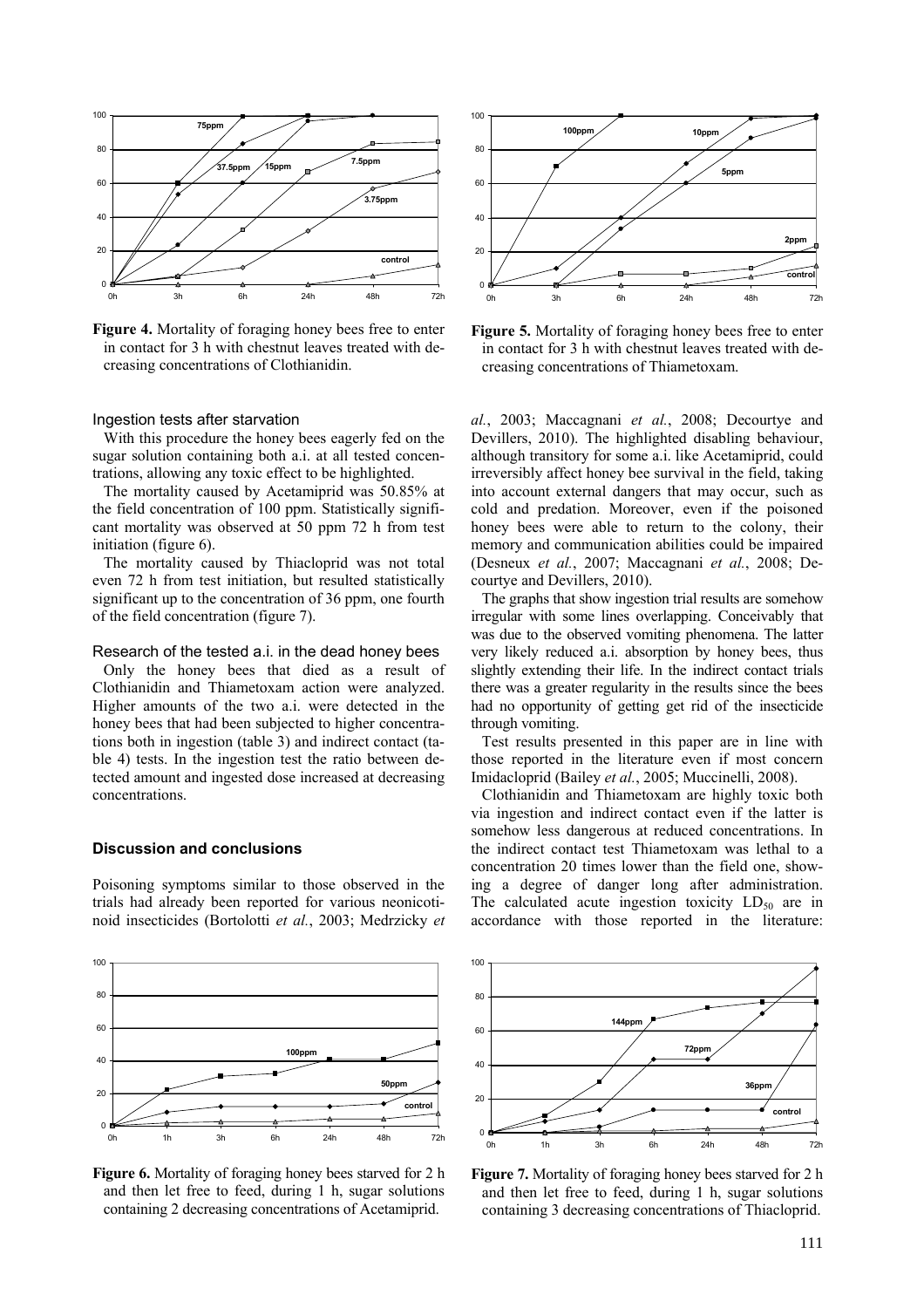| Concentration | Mortality      | Detected                 |                                    |
|---------------|----------------|--------------------------|------------------------------------|
| (ppm)         | 24 h<br>$(\%)$ | 48 h<br>$(\%)$           | a.i. amount (DA)<br>(ng/honey bee) |
| Clothianidin  |                |                          |                                    |
| 75.00         | 100.00         | $\overline{\phantom{a}}$ | 59.0                               |
| 37.50         | 100.00         | $\overline{\phantom{a}}$ | 28.0                               |
| 15.00         | 96.67          | 100.00                   | 5.8                                |
| 7.50          | 66.67          | 83.33                    | 2.4                                |
| 3.75          | 31.67          | 56.67                    | 0.3                                |
| Thiametoxam   |                |                          |                                    |
| 100.00        | 100.00         | $\overline{\phantom{0}}$ | 27.0                               |
| 10.00         | 71.67          | 98.33                    | 2.9                                |
| 5.00          | 60.00          | 86.67                    | 2.0                                |

**Table 4.** Amounts of Clothianidin and Thiametoxam present in dead honey bees as a consequence of indirect contact tests.

1.8-3.8 ng/honey bee at 24 h for Clothianidin and 5.0 ng / honey bee at 48 h for Thiametoxam (Tomlin, 2003). HQs of both a.i. are exceedingly high when compared with those of other insecticides and their order of magnitude is similar to the Imidacloprid HQ regarding bumble bees (Marletto *et al.*, 2003).

Acetamiprid and Thiacloprid, as also evidenced in other acute toxicity trials (Iwasa *et al.*, 2004; Maccagnani *et al.*, 2008), were apparently not dangerous to the honey bees unless they were starved. This result suggests that there is a repellent effect of both a.i. as also reported for Imidacloprid (Ramirez-Romero *et al.*, 2005) and a food preference test would prove such an effect. If so, and disregarding sub-lethal effects, some hazards can arise when colonies are severely short of stores or after prolonged seclusion.

The low amount of a.i. recovered from the dead honey bees compared to the ingested doses could be due to the low stability of the molecules and/or to metabolite formation. Both phenomena are well documented (cfr Tomizawa and Casida, 2005 and the literature cited in it) and therefore special sampling, sample storage, and handling procedures are recommended in environmental fate and risk assessment investigations (Doucet-Personen *et al.*, 2003).

The residues present in honey bees after dosing them with one  $LD_{50}$  of various insecticides was determined years ago and the relative subsequent residue levels (SRL) make allowance for residue losses before and during the analysis procedures, although they do not consider extra losses before discovery of dead bees at colonies (Greig-Smith *et al.*, 1994). Our data on Clothianidin and Thiametoxam are similar to the SRLs of other neurotoxic insecticides and therefore the same criteria proposed by Greig-Smith *et al.* (1994) should be adopted during investigations on possible poisoning incidents in which neonicotinoids might be involved.

## **Acknowledgements**

We thank Floramo Corp. S.r.l. for chemical analysis of dead honey bees and the Assessorato all'Agricoltura of the Regione Piemonte (Italy) for financial support.

# **References**

- A.O.A.C., 2007.- *Official methods of analysis*.- Association of Official Chemists Arlington, WA, USA.
- ARZONE A., VIDANO C., 1974.- Verifica dell'azione sull'Ape di antiparassitari dichiarati innocui a Insetti utili.- *Annali della Facoltà di Scienze Agrarie della Università degli Studi di Torino*, 9: 171-182.
- ARZONE A., VIDANO C., 1980.- Methods for testing pesticide toxicity to honey bees.- *Bollettino del Laboratorio di Entomologia Agraria "Filippo Silvestri"*, 37: 161-165.
- BAILEY J., SCOTT-DUPREE C., HARRIS R., TOLMAN J., HARRIS B., 2005.- Contact and oral toxicity to honey bees (*Apis mellifera*) of agents registered for use for sweet corn insect control in Ontario, Canada.- *Apidologie*, 36: 623-633.
- BORTOLOTTI L., MONTANARI R., MARCELINO J., MEDRZYCKI P., MAINI S., PORRINI C., 2003.- Effects of sub-lethal imidacloprid doses on the homing rate and foraging activity of honey bees.- *Bulletin of Insectology*, 56 (1): 63-67.
- COLIN M. E, BONMATIN J. M, MOINEAU I., GAIMON C., BRUN S., VERMANDERE J. P., 2004.- A method to quantify and analyze the foraging activity of honey bees: relevance to the sublethal effects induced by systemic insecticides.- *Archives of Environmental Contamination and Toxicology*, 47: 387-95.
- DECOURTYE A., ARMENGAUD C., RENOU M., DEVILLERS J., CLUZEAU S., GAUTHIER M., PHAM-DELEGUE M. H., 2004a.- Imidacloprid impairs memory and brain metabolism in the honeybee (*Apis mellifera* L.).- *Pesticide Biochemistry and Physiology*, 78: 83-92.
- DECOURTYE A., DEVILLERS J., CLUZEAU S., CHARRETON M., PHAM-DELEGUE M. H., 2004b.- Effects of imidacloprid and deltamethrin on associative learning in honeybees under semi-field and laboratory conditions.- *Ecotoxicology and Environmental Safety*, 57: 410-19.
- DECOURTYE A., DEVILLERS J., 2010.- Ecotoxicity of neonicotinoid insecticides to bees, pp. 87-95. In: *Insect nicotinic acetylcholine receptors* (THANY S. H., Ed.).- Springer Science + Business Media, LLC, New York, USA.
- DESNEUX N., DECOURTYE A., DELPUECH J. M., 2007.- The sublethal effects of pesticides on beneficial Arthropods.- *Annual Review of Entomology*, 52: 81-106.
- DOUCET-PERSONENI C., HALM M. P., TOUFFET F., RORTAIS A., ARNOLD G., 2003.- *Imidaclopride utilisé en enrobage de semences (Gaucho®) et troubles des abeilles. Rapport final*.- Comité Scientifique et Technique de l'Etude Multifactorielle des Troubles des Abeilles, France.
- EL HASSANI A. K., DACHER M., GARY V., LAMBIN M., GAUTHIER M., ARMENGAUD C., 2008.- Effects of sublethal doses of acetamiprid and thiametoxam on the behavior of the honeybee (*Apis mellifera*).- *Archives Environmental Contamination Toxicology*, 54: 653-661.